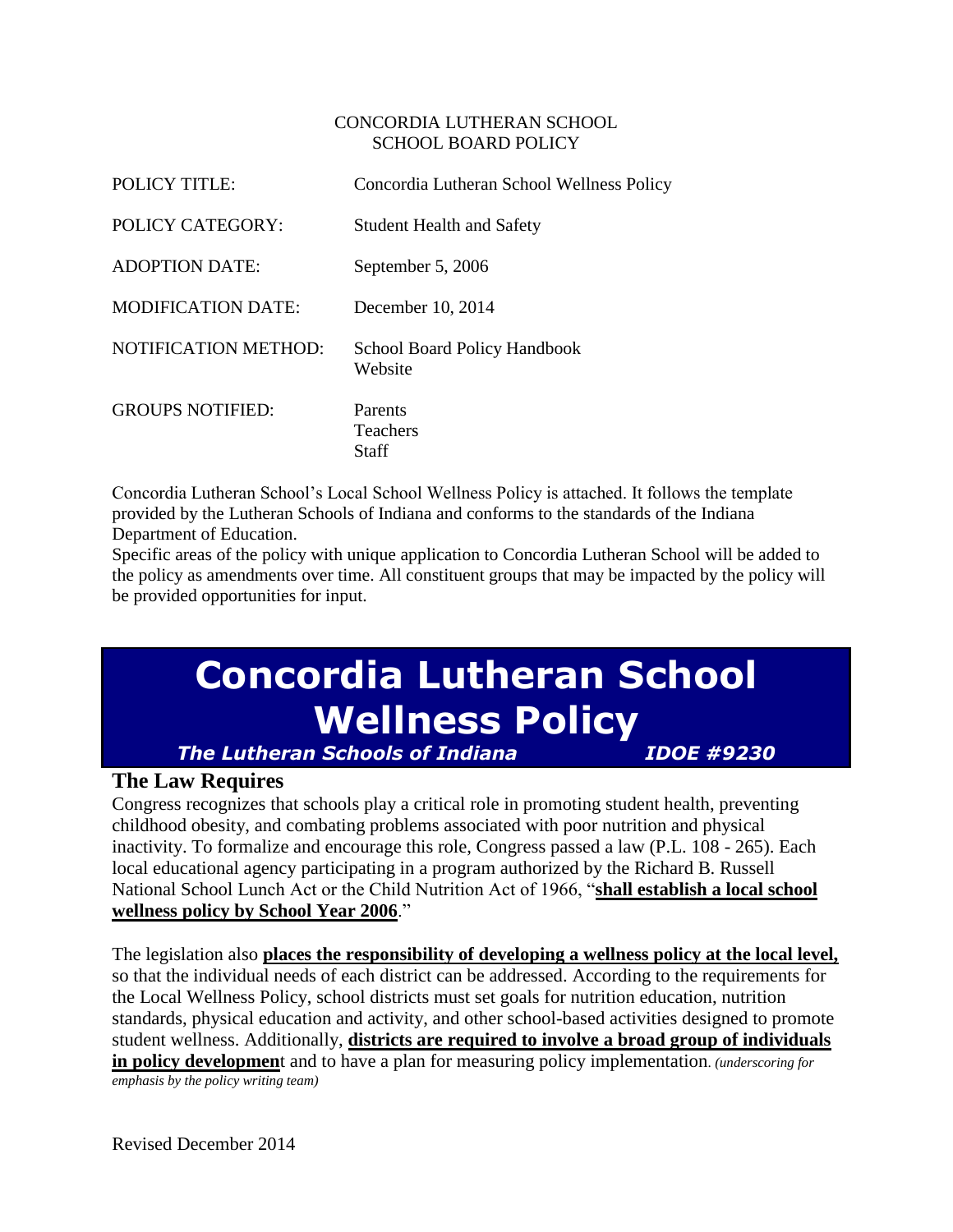## **The Gospel Motivates**

As leaders of Lutheran schools, we believe that God created us and gives us all things, including our health. Therefore, we thank God for the gift of life and health He has given us – imperfect as it may be with problems of illness and diseases as a result of sin. But knowing what God has done for us through Jesus Christ – the forgiveness of sins life and salvation – our response is to care for the body that is on loan to us as a way of thanking and praising God. If we view our bodies as His temple, we can begin to see the importance of daily maintenance in order to keep it useable for his service. By keeping our bodies well-maintained and filled with the right kinds of fuel (foods) needed to sustain us we will be ready at a moment's notice for the demands and tasks He is calling us to do.

(Adapted from "Fill'er Up-With Good Food," by Steve Grunewald, writer/editor of Better Health, a quarterly wellness letter published by Concordia Plan Services of the Lutheran Church-Missouri Synod and published in **Shaping the Future**, a publication of the Lutheran Education Association, Winter, 2005.)

### **This Policy Overview**

Part 1.0, the following three pages, gives general language that all Lutheran schools in the Indiana District are invited to use. The four sections in this first part are:

- **1.1 Nutrition Education**
- **1.2 Nutrition Standards**
- **1.3 Physical Education and Physical Activities**
- **1.4 Implementation and Monitoring**

Part 2.0, page 5, contains seven topics that require local conversation and decisions. Answers to those questions should be discussed and included with the local Lutheran school's final document. The "broad group of individuals" to be involved in the development of Part 2.0 might include the administrator, a board member, a classroom teacher, a physical education teacher, one or more parents, a food service worker, and/or other individuals with an interest in the topics.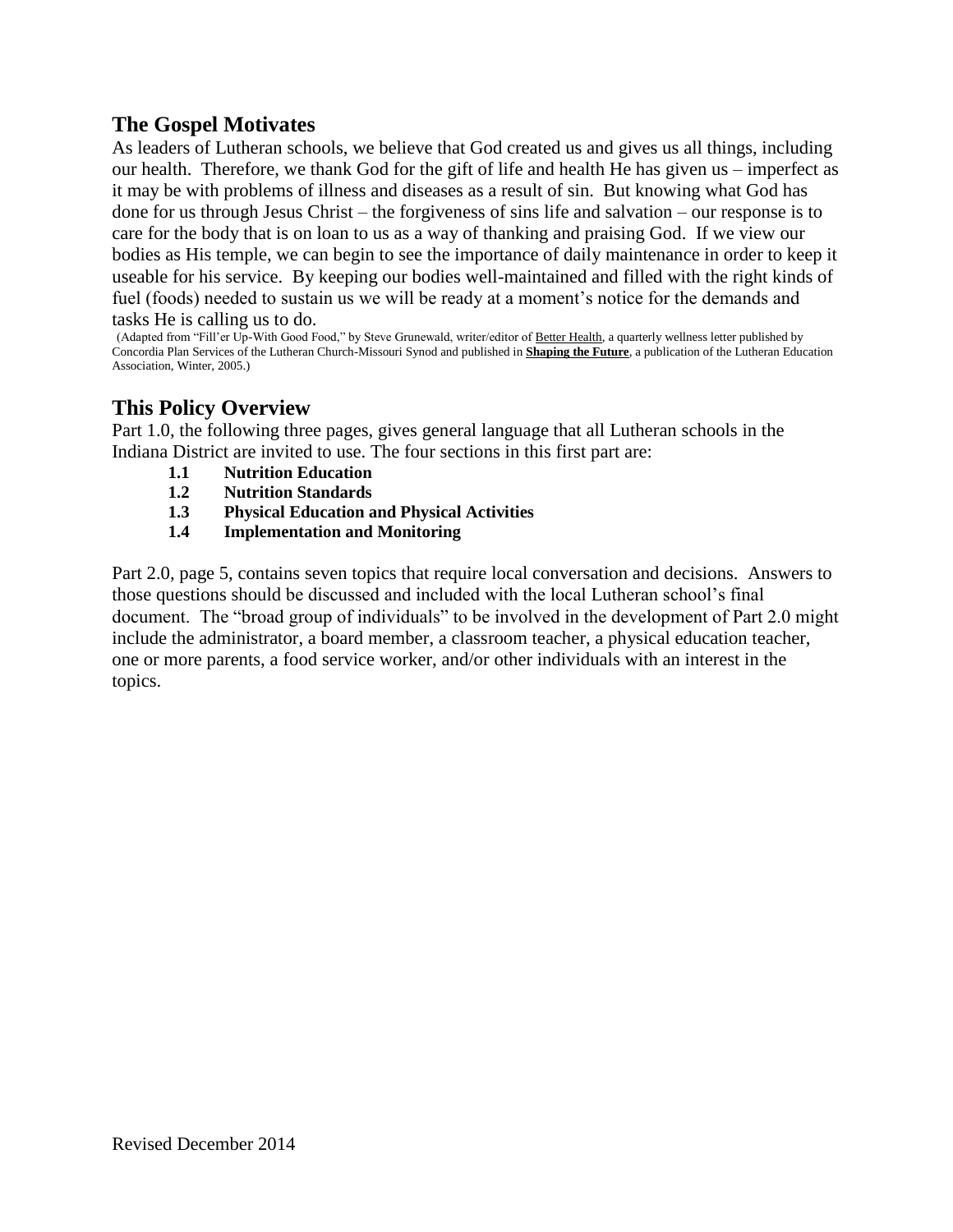## **Part 1.0 A School Wellness Policy**

## **1.1 Nutrition Education**

Nutrition education, a component of comprehensive health education, shall be offered every year to all students. Nutrition education topics shall be integrated into the entire curriculum when appropriate. A quality nutrition education program addresses the following:

#### *Curriculum:*

- Equips students to acquire the knowledge and skills needed to engage in sound nutrition behavior.
- Has a curriculum that promotes Christian standards and values as written in Holy Scripture.
- Is aligned with state standards.

#### *Instruction and Assessment:*

- Aligns curriculum, instruction, and assessment.
- Addresses the state guidelines for recommended instruction.
- Builds students' confidence and competence in making healthy nutrition choices.
- Engages students in learning that prepares them to choose a healthy diet.
- Is taught by highly qualified teachers, health professionals and qualified volunteers.

#### *Opportunity to Learn:*

- Includes students of all ages and abilities.
- Provides adequate instructional time to build students' confidence and competence in health-enhancing skills.

Nutrition education shall also be made available to parents and the community. Nutrition education may be provided in various forms, including school newsletters, parent and teacher handbooks, additional handouts, posters, banners, website postings, community and student oriented presentations or other communications focused on promoting proper nutrition and healthy lifestyles.

## **1.2 Nutrition Standards**

Lutheran Schools of Indiana that offer school meal programs shall design menus that meet the meal patterns and nutrition standards established by the United States Department of Agriculture (USDA). Schools shall encourage students to make food choices based on the most current Dietary Guidelines for Americans.

Food and beverages that compete with the school's policy of promoting a healthy school environment shall be discouraged.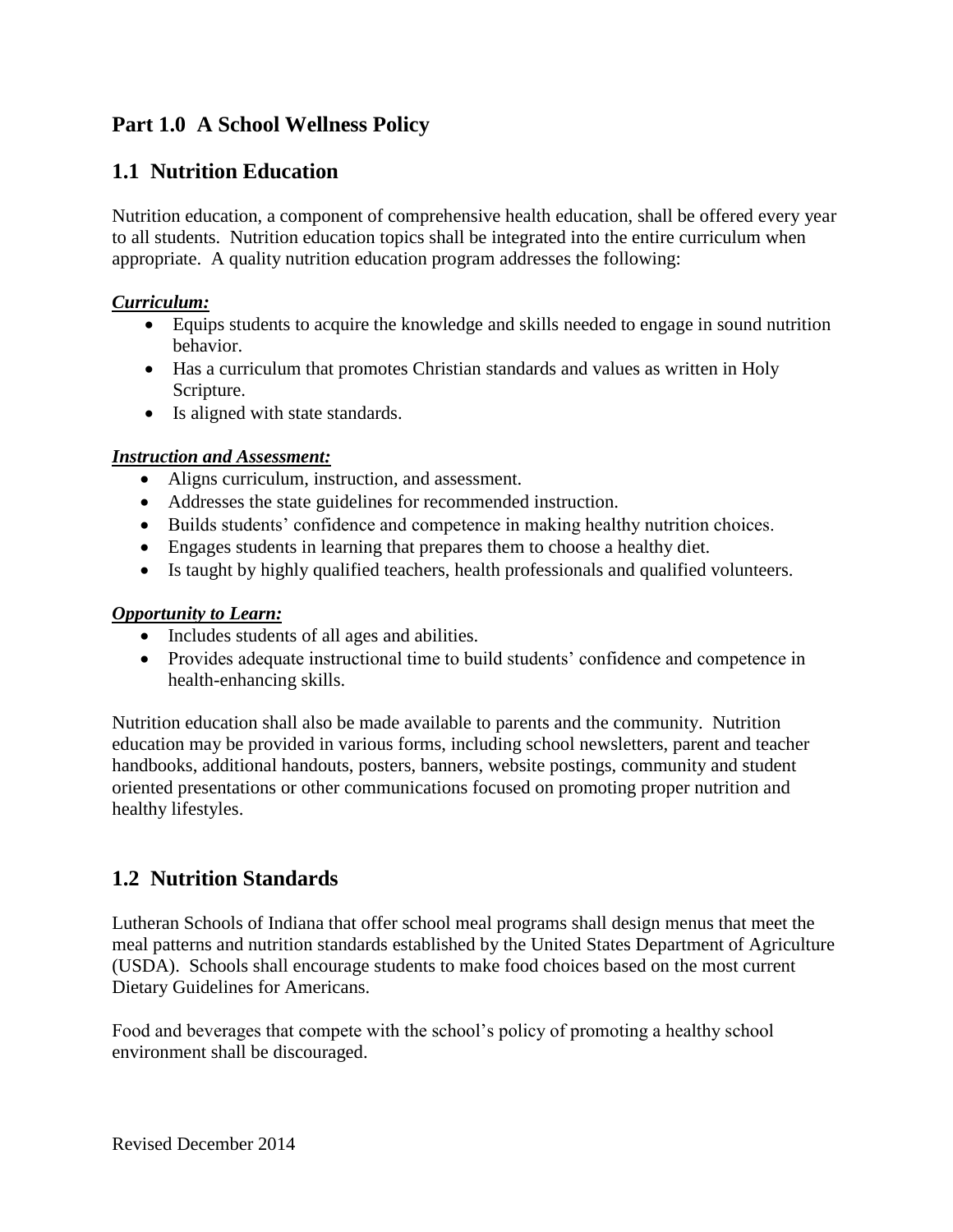Lutheran Schools of Indiana will meet the nutrition recommendations of the *U.S. Dietary Guidelines for Americans* for food and beverages.

Lutheran Schools of Indiana will draw upon qualified child nutrition professionals and provide students with access to a variety of affordable, nutritious, and appealing foods that meet the health and nutrition needs of students.

Lutheran Schools of Indiana will provide clean, safe, and pleasant settings and adequate time for students to eat.

Lutheran Schools of Indiana that participate in meal programs are encouraged to follow USDA guidelines.

Lutheran Schools of Indiana will provide nutrition education that fosters lifelong habits of healthy eating and physical activity, will establish linkages between health education and school meal programs, and will utilize related community services.

## **1.3 Physical Education and Physical Activities**

Developmentally appropriate physical education shall be offered to all students. In addition, physical education topics may be integrated into the entire curriculum when appropriate. Lutheran Schools of Indiana shall implement a quality physical education program that addresses the following:

#### *Curriculum:*

- Equip students with the knowledge, skills, and attitudes necessary for lifelong physical activity.
- Has a curriculum that promotes Christian standards and values as written in Holy Scripture.
- Influences personal and social skill development.
- Is aligned with state standards.

#### *Instruction and Assessment:*

- Aligns curriculum, instruction, and assessment.
- Builds students' confidence and competence in physical abilities.
- Engages students in curriculum choices that prepare them for a wide variety of lifetime activities.
- Includes students of all abilities
- Is taught by highly qualified teachers.
- Keeps all students involved in purposeful activity for a majority of the class period.